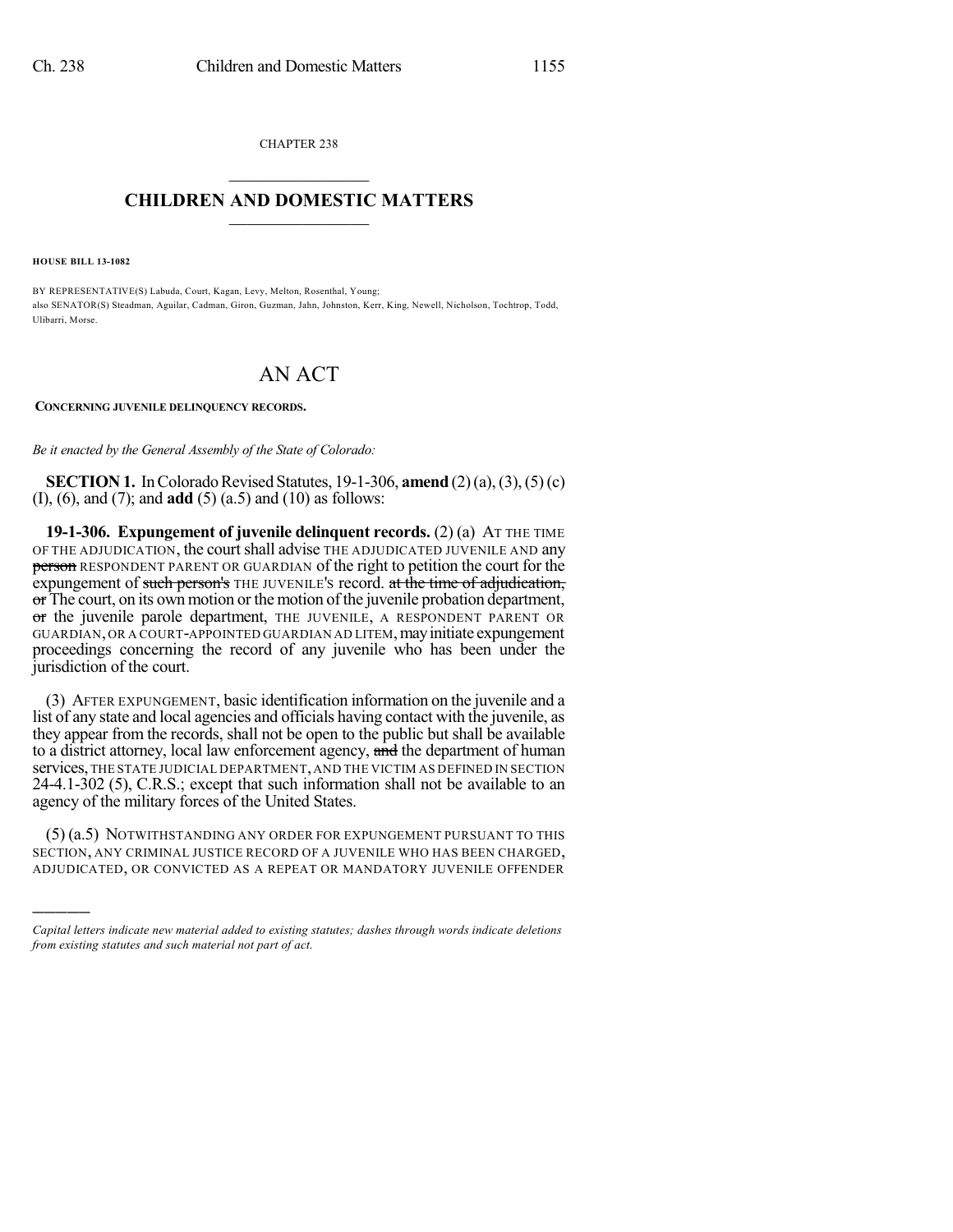1156 Children and Domestic Matters Ch. 238

SHALL BE AVAILABLE FOR USE BY A COURT, A DISTRICT ATTORNEY, ANY LAW ENFORCEMENT AGENCY, ANY AGENCY OF THE STATE JUDICIAL DEPARTMENT IN ANY SUBSEQUENT CRIMINAL INVESTIGATION, PROSECUTION, OR ADJUDICATION UNDER THIS TITLE OR DURING PROBATION OR PAROLE SUPERVISION, IF OTHERWISE PERMITTED BY LAW.

(c) The court may order expunged all records in the petitioner's case in the custody of the court and any records in the custody of any other agency or official if at the hearing the court finds that:

(I) The petitioner who isthe subject of the hearing has not been convicted of, OR ADJUDICATED A JUVENILE DELINQUENT FOR, a ANY felony OFFENSE or of a misdemeanor and has not been adjudicated a juvenile delinquent OFFENSE INVOLVING DOMESTIC VIOLENCE, UNLAWFUL SEXUAL BEHAVIOR, OR POSSESSION OF A WEAPON since the termination of the court's jurisdiction or the petitioner's unconditional release from parole supervision;

(6) A person is eligible to petition for an expungement order:

(a) Immediately upon: a finding of not guilty at an adjudicatory trial;

(I) A FINDING OF NOT GUILTY AT AN ADJUDICATORY TRIAL;

(II) DISMISSAL OF THE PETITION IN ITS ENTIRETY AS A RESULT OF NONPROSECUTION OF THE OFFENSE; OR

(III) SUCCESSFUL COMPLETION OF A JUVENILE DIVERSION PROGRAM, A DEFERRED ADJUDICATION, OR AN INFORMAL ADJUSTMENT;

(a.5) At any time for the purposes described in paragraph (d) of subsection  $(5)$  of this section;

(b) One year from THE DATE OF:

(I) The date of A law enforcement contact that did not result in a referral to another agency; OR

(II) The completion of a juvenile diversion program or informal adjustment TERMINATION OF THE COURT'S JURISDICTION OVER THE PETITIONER AFTER SUCCESSFUL COMPLETION OF PROBATION;

(c) Four THREE years from the date of:

(I) The termination of the court's jurisdiction over the petitioner;

(II) The petitioner's unconditional release from commitment to the department of human services; or

(III) The petitioner's unconditional release from parole supervision; OR

(IV) (Deleted by amendment, L. 96, p. 1163, § 6, effective January 1, 1997.)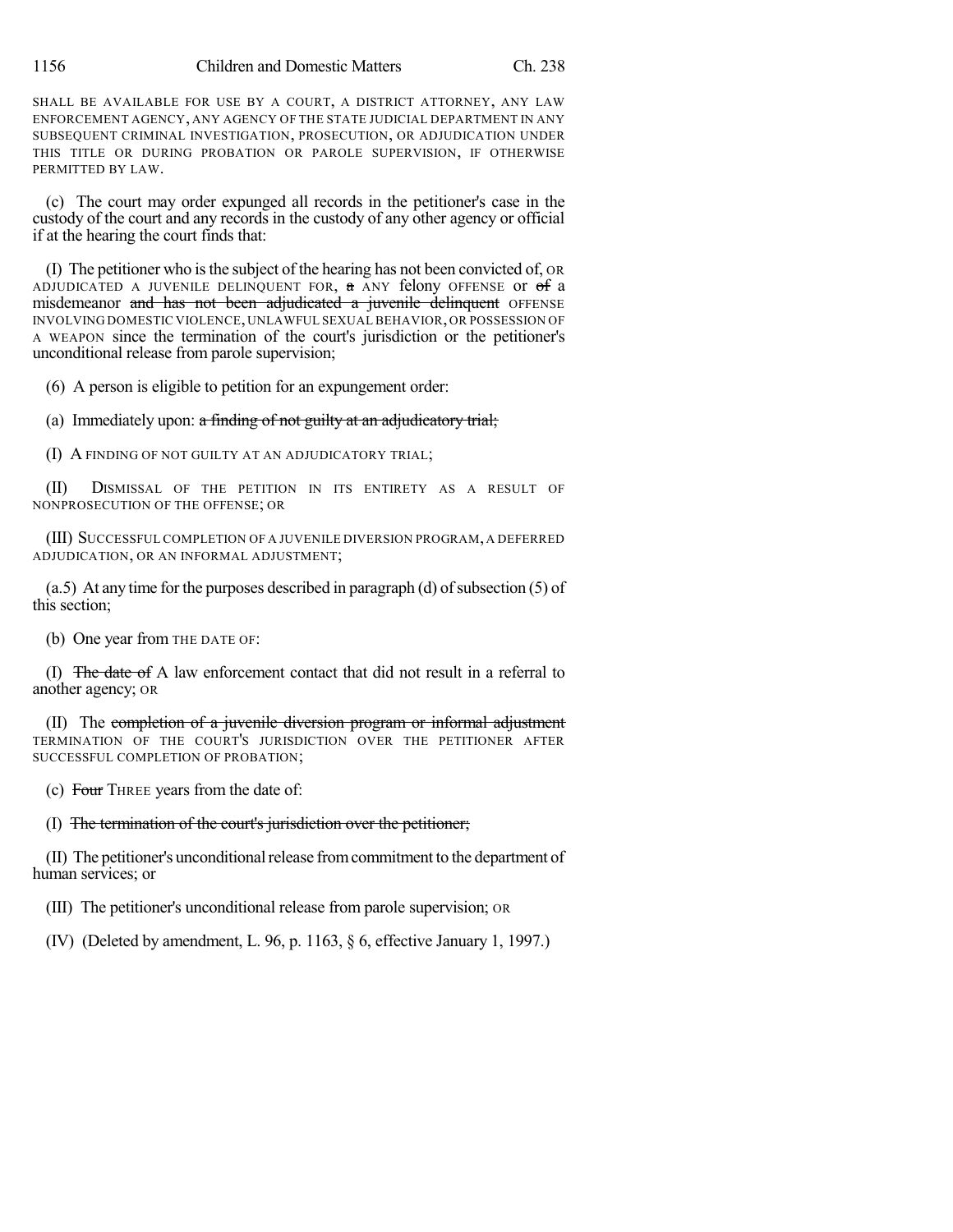(d) Ten FIVE years from the date of THE TERMINATION OF THE COURT'S JURISDICTION OVER THE PETITIONER OR THE PETITIONER'S UNCONDITIONAL RELEASE FROM PROBATION OR PAROLE SUPERVISION, WHICHEVER DATE IS LATER, IF the termination of the court's jurisdiction over the juvenile or the juvenile's unconditional release from parole supervision, whichever date is later, if the juvenile has been adjudicated a repeat or mandatory juvenile offender and if the juvenile has not further violated any criminal statute.

(7) The following persons are not eligible to petition for the expungement of any juvenile record:

(a) Any person who has been adjudicated as an aggravated juvenile offender PURSUANT TO SECTION 19-2-516 (4) or a violent juvenile offender PURSUANT TO SECTION 19-2-516 (3);

(b) Any person who has been adjudicated for an offense that would constitute a crime of violence under section 18-1.3-406, C.R.S., had the person been an adult at the time the offense was committed;

(c) Any person who, as a juvenile, has been charged by the direct filing of an information in the district court or by indictment pursuant to section 19-2-517, unless the person was sentenced as a juvenile in the same matter;

(d) Any person who has been adjudicated for an offense involving unlawful sexual behavior as defined in section 16-22-102 (9), C.R.S.;

(e) ANY PERSON WHO HAS FAILED TO PAY COURT-ORDERED RESTITUTION TO A VICTIM OF THE OFFENSE THAT IS THE BASIS FOR THE JUVENILE RECORD.

(10) NOTHING IN THIS SECTION SHALL BE CONSTRUED TO AUTHORIZE THE PHYSICAL DESTRUCTION OF ANY CRIMINAL JUSTICE RECORD.

**SECTION 2.** In Colorado Revised Statutes, 24-4.1-302, add (2) (r.3) as follows:

**24-4.1-302. Definitions.** As used in this part 3, and for no other purpose, including the expansion of the rights of any defendant:

(2) "Critical stages" means the following stages of the criminal justice process:

(r.3) ANY HEARING CONCERNING A PETITION FOR EXPUNGEMENT AS DESCRIBED IN SECTION 19-1-306 (5) (a), C.R.S.;

**SECTION 3.** In Colorado Revised Statutes, 24-4.1-302.5, **amend** (1) (d) (VI) and (1) (d) (VII); and **add** (1) (d) (VIII) as follows:

**24-4.1-302.5. Rights afforded to victims.** (1) In order to preserve and protect a victim's rights to justice and due process, each victim of a crime shall have the following rights:

(d) The right to be heard at any court proceeding: